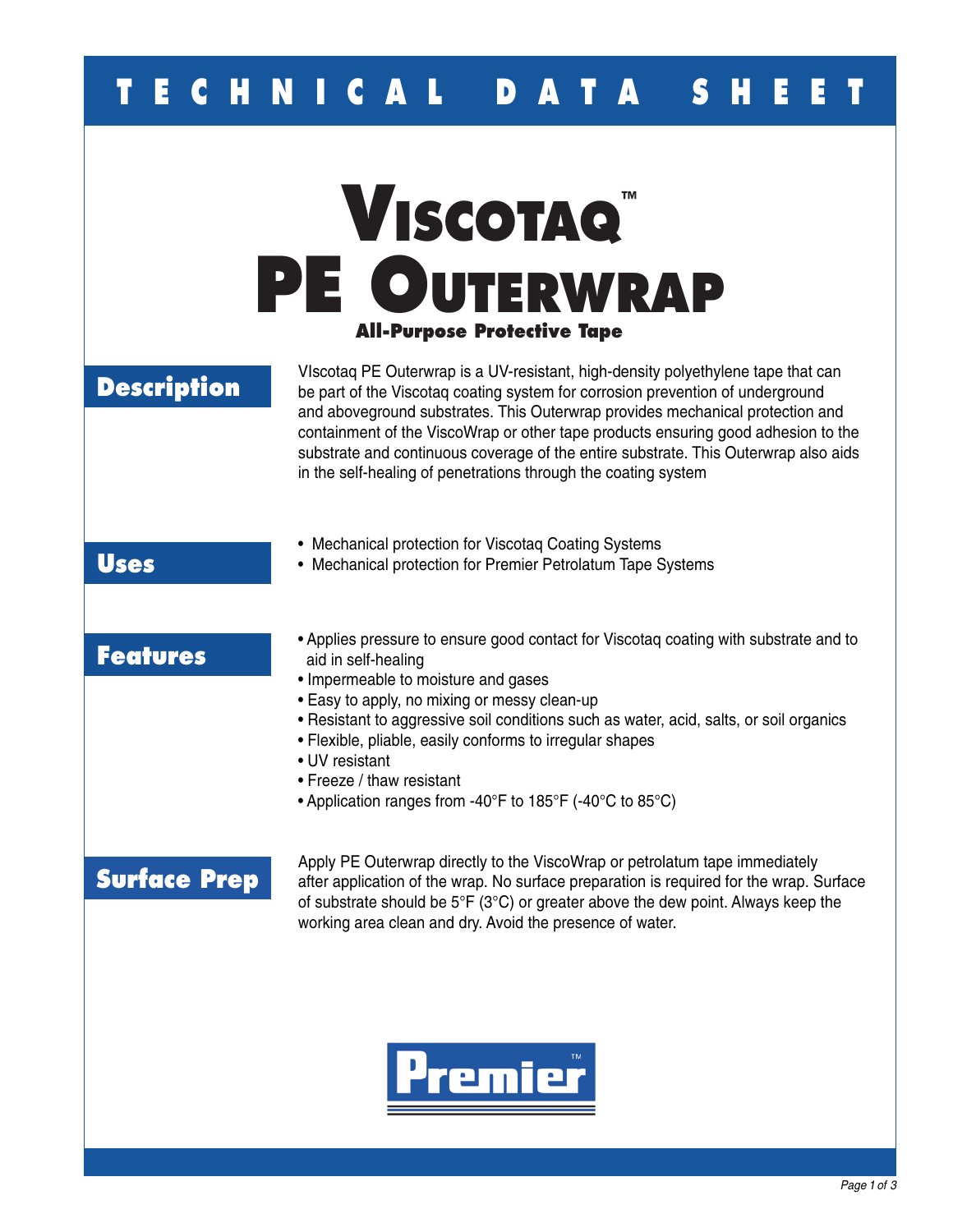## **T E C H N I C A L D A T A S H E E T**

Application and After wrapping of ViscoWrap or Petrolatum tape is completed, immediately begin<br>**Application** wrapping with PE Outerwrap to complete the coating system. PE Outerwrap is applied in the following manner:

- PE Outerwrap should be wrapped with tension and a minimum of 50% overlap.
- The first and termination wraps should be a straight circumferential wrap.
- A 1/4" section of ViscoWrap should still be visible at each end of the Outerwrap application.

### **Storage**

Store in a dry, well-ventilated area between 40°F and 140°F (4°C to 60°C) in original, unopened containers. Shelf life is unlimited under these conditions. It is recommended that all components be stored between 68°F to 86°F (20°C to 30°C) for 24 hours prior to use for optimum product application characteristics.

Due to the adhesive nature of the product, release films / papers should be kept in place during storage and whenever the material is placed on its side after removal from the case.

### **Packaging**

| Tape<br><b>Width</b> | <b>Tape</b><br>Length | Rolls*/<br>Case |
|----------------------|-----------------------|-----------------|
| in.                  | ft.                   | ea.             |
| 2" (50 mm)           | $100'$ (30.5 m)       | 12              |
| 4" (100 mm)          | $100'$ (30.5 m)       |                 |
| 6" (150 mm)          | $100'$ (30.5 m)       |                 |